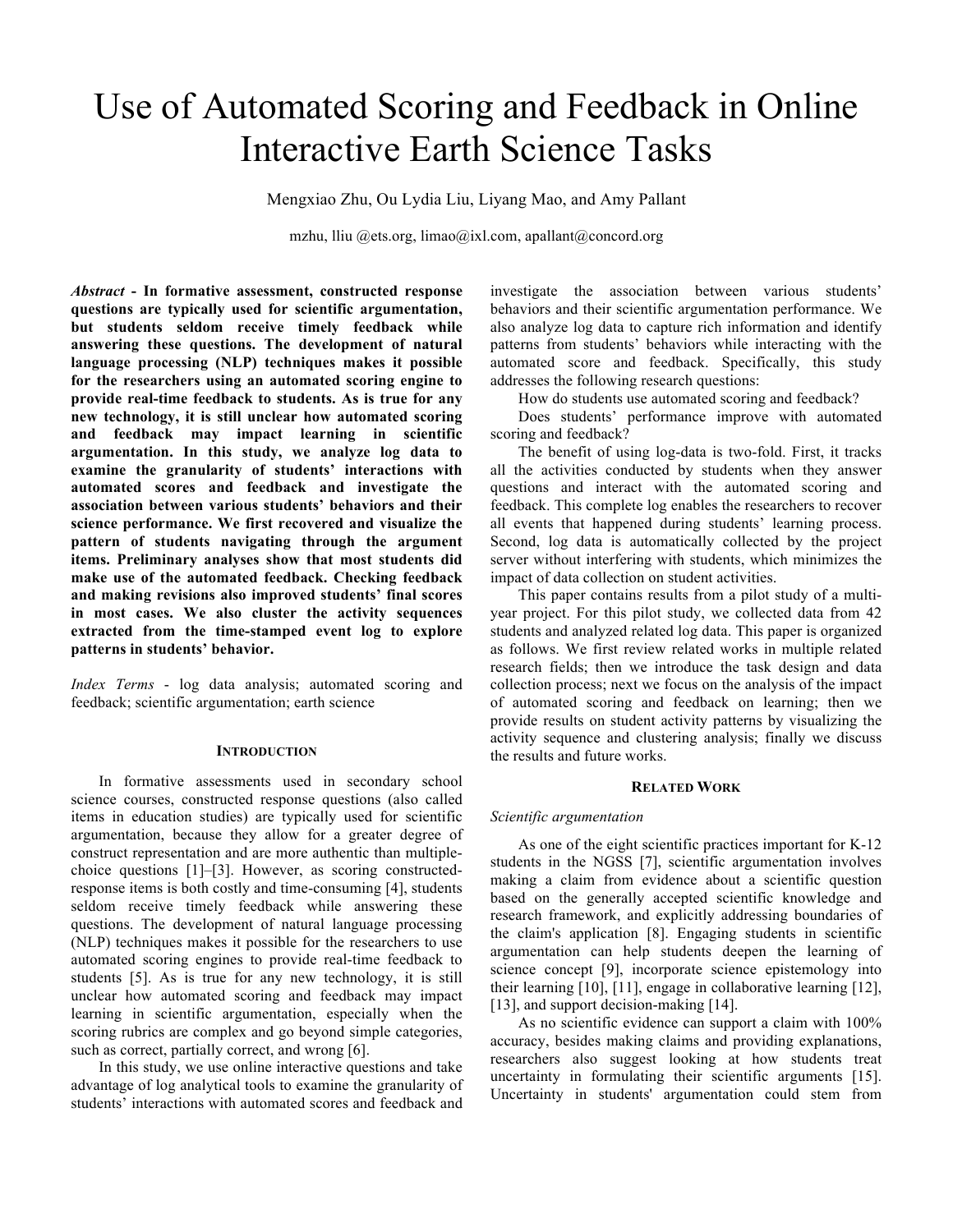students' confidence in their understanding of knowledge and their ability to perform investigations [16]. Uncertainty in students' argumentation can also resemble scientists' treatment of uncertainty focusing on limitations of current scientific knowledge base, experiments, equipment, and models [17]. In this study, we adopt a four-component structure in assessing argumentation, including claims, explanations, student rating of uncertainty, and uncertainty rationale.

# *Automated Scoring*

To reduce the cost and time of scoring constructed response items by human raters, automated scoring engines have been developed and successfully implemented for a variety of item types and content domains, including written essays [18], mathematical equations [19], oral communications [20], as well as science questions [21]. Examples of automated scoring engines include c-rater™ and c-rater-ML offered by Educational Testing Service [22], AutoMark [23], and Intelligent Tutoring Systems such as AutoTutor, ITSPOKE, and TLCTS [24]. If developed appropriately, automated scoring would not only greatly reduce scoring time and cost, but would also make scoring constantly available for test takers and increase scoring consistency [25].

#### *Automated feedback*

Another advantage of automated scoring is the capability of providing students with instant performance-specific feedback that is not feasible under human scoring. Educational experts consider feedback a critical element to catalyze learning [26]–[28]. Several analysis studies showed that feedback could improve student learning by 0.40 to 0.80 standard deviation units [29], [30].Students are likely to benefit more from immediate rather than delayed feedback [30], [31], because immediate feedback could correct misconceptions before they are encoded into students' learning [32].

Some of the existing intelligent tutoring systems (e.g., AutoTutor) probe students' responses after they type one word to two sentences, while the ideal answer is about three to seven sentences [33]. However, prior research showed that interrupting feedback provided when a student is engaged in problem solving may impede learning [30]. Therefore, the present study takes a different approach by allowing students to complete their answers and providing feedback based on the evaluation of the entire answer. The effectiveness of such feedback will be evaluated based on students' log data.

## **TASK DESIGN AND DATA COLLECTION**

In this study, we developed an online curriculum module on the topic of climate change. The module allows students to use interactive models to explore factors related to the Earth's future climate such as  $CO<sub>2</sub>$ , albedo, and human produced greenhouse gases.

After exploring an interactive model, students were encouraged to answer a set of argumentation questions (referred to as argument blocks) built within the climate

module. The climate module included a total of eight argument blocks and each argument block consisted of a multiple-choice claim, a constructed-response explanation, an uncertainty rating on the five-point Likert scale, and a constructed-response uncertainty rationale. An example of an argument block is shown in Figure I.



4. Explain what influenced your certainty rating.

FIGURE I AN EXAMPLE OF AN ARGUMENT BLOCK

Students' answers to the scientific argumentation items in the eight blocks were graded by c-rater-ML, an automated scoring engine develop at Educational Testing Service for scoring short-answer items [34]. C-rater-ML utilizes supervised machine learning and an automated model-building process to produce scoring models for each argumentation item. In particular, explanation items were graded on a 7-point scale (e.g. score of 0 to 6), while uncertainty rationale items were on a 5-point scale (e.g., score of 0 to 4).

In addition to automated scores, automated feedback was also provided to students after they submitted their responses to each argumentation item. The feedback included instructions for revisiting models, and/or hints as well as an acknowledgement of correct responses. The feedback is intended to provide students with the opportunity to review their answers and point them to the relevant instructional steps. Students were allowed and encouraged to revise their responses as many times as they wanted to until they were satisfied with their scores.

In this pilot study, data were collected from 42 students from two Advanced Placement (AP) classes, two honors classes and one college prep class. Most students were in 9<sup>th</sup> or 11<sup>th</sup> Grade. Two teachers were assisting with the data collection. They were given two hours of instruction before the classroom runs. All questions in the module were presented to the students in a web browser. The server records three log files while students answer the questions. The first is the final answers for each student, the second is the argument block report on each submission for each student, and the third is the detailed event log with time stamps for each student. Given that we are interested in how students interact with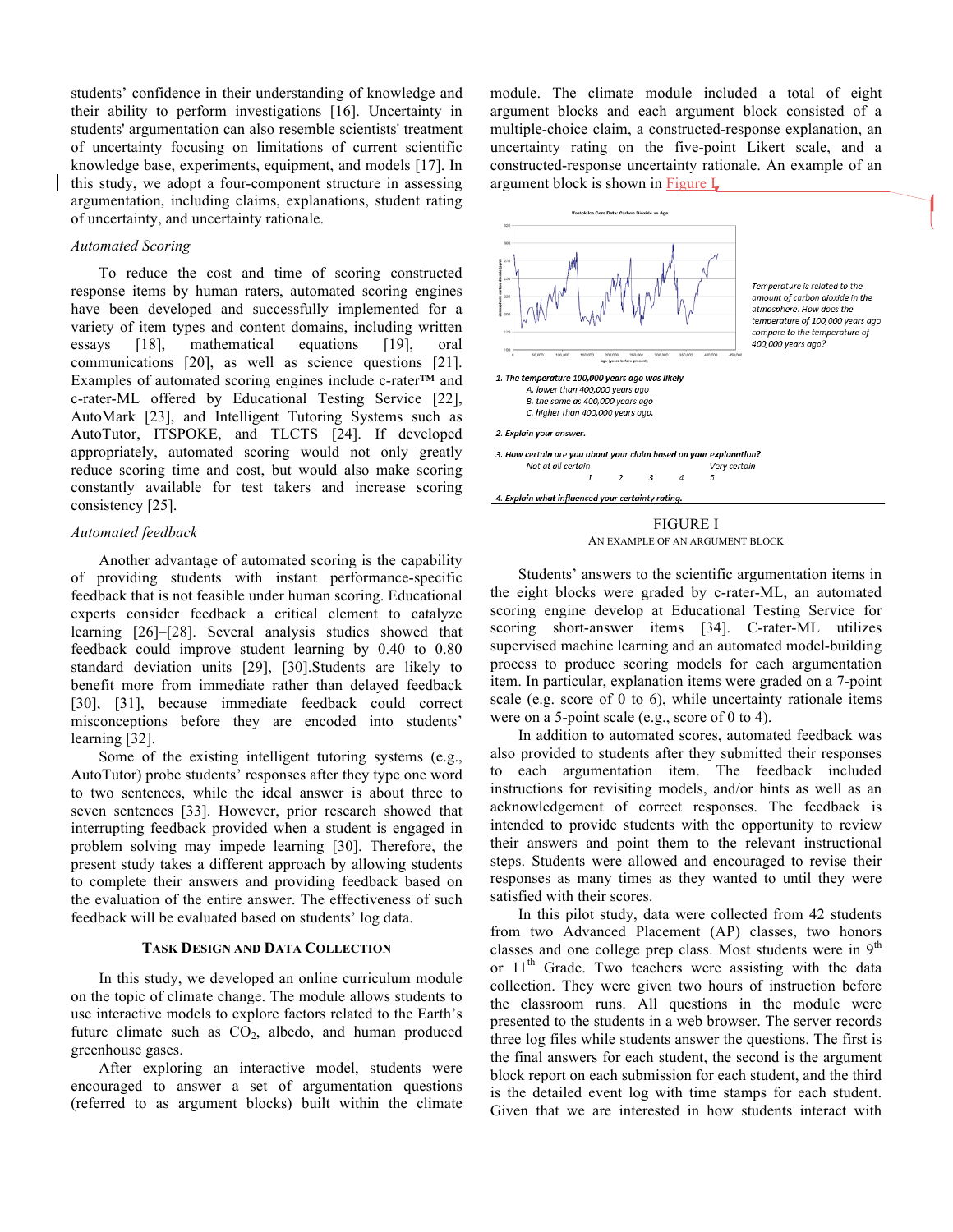argument blocks and their activities, we focused on the last two log files. The argument block report includes the scores and feedback for each submission together with the usefulness ratings. The event log data includes time-stamped information on student activities, such as, visiting to a certain page, visiting to a certain question, or submission of answers for automated feedback. In the next two sections, we present details on the analysis on these two files.

# **IMPACT OF AUTOMATED SCORING AND FEEDBACK ON LEARNING**

## *Students' reaction to automated score and feedback*

First, we study how students react to the automated scoring and feedback. After answering all four questions in the argument block, including two multiple choice and two constructed response questions, students can submit the answers to get automated score and feedback. Since scores and feedback were provided only after each submission, the log data do not have enough information to allow us to separate students' activities on different questions. In this analysis we take the argument block as the unit of analysis.

To collect information on students' perceived usefulness of the automated scores and feedback, students were asked to rate the usefulness of the scores and feedback they received after each submission. The rating ranges from "not at all", "somewhat", to "very". Among all ratings, the majority (*78.46%*) are either "somewhat" (*42.13%*) or "very" (*36.33%*). This results show that students consider the automated scores and feedback to be at least somewhat useful most of the time.

Over the eight argument blocks, on average, students made one revision  $(\mu=0.96)$  for each argumentation block. The maximum number of feedback checking and revising is 24, in which case the student improved his/her score on an argument item from 3 to the highest possible score of 6. A boxplot of the number of times students checked the feedback and attempted to answer the items in the blocks is shown in Figure IV. Despite the differences in the content for the eight argument blocks, the means of the number of attempts for different blocks do not significantly different from each other.



FIGURE II BOXPLOT OF NUMBER OF ATTEMPTS BY ARGUMENT BLOCK

Given that the eight argument blocks appear in the order of 1 through 8, we also plot the number of attempts for each argument block for all students in Figure IV. Each color represents activities for one student. Overall, the data do not show any general trend. One obvious outlier is the student who tried 24 times for the first argument block. This enthusiasm does not seem to extend over the rest of argument blocks.



NUMBER OF ATTEMPTS BY ARGUMENT BLOCK FOR INDIVIDUAL.

# *Impact of automated scoring and feedback in assisting learning*

Besides how students react to and make use of the automated scoring and feedback, we also investigate their impact in assisting learning. For each argument block, students are allowed and encouraged to revise their answers based on the feedback. We analyze the data to find answers to the research question of whether or not students' performance improved with the provided automated scores and feedback. Since only item 2 and item 4 were scored with feedback, we focus on students' scores on these two items. Several variables were created from the raw data, including initial scores for item 2 and item 4, final scores for item 2 and item 4, score increase for item 2 and item 4, total increase over both items, number of attempts by students, and the usefulness ratings from the students. Figure IV provides the Pearson correlation among these ten variables. Here the unit of analysis is also an argument block.

Here, we discuss some of the interesting findings. Some of the high and positive correlations are due to the way we construct these variables. For instance, the overall total increase (*total\_increase*) was calculated as the sum of score increases for item 2 and item 4, and thus is highly correlated with the increase for item 2 (*increase item2*)  $r=0.82$  and with the increase for item 4 (*increase item4*)  $r=0.83$ . However, the correlation between the increase for item 2 and item 4 is not very high *=0.36*, indicating that students did not tend to improve on both items.

Since students got multiple chances to submit their answers and to rate the usefulness of the automated scores and feedback, we created two variables to capture the maximum value on the usefulness rating (*usefulness\_max*) and the average value over multiple ratings (*usefulness\_avg*) for

**Deleted:** Figure III

**Deleted:** III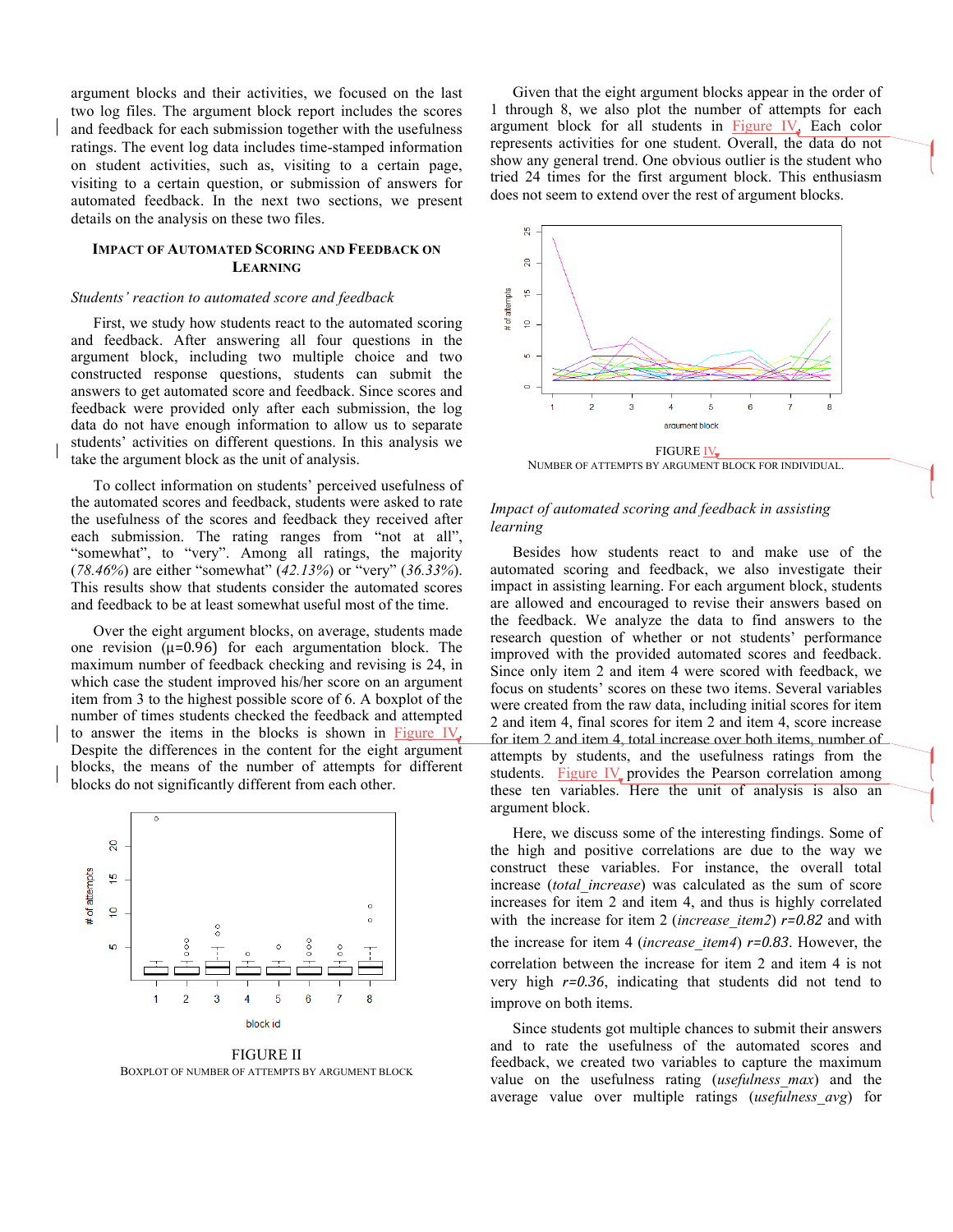individual students by argument blocks. Non-surprisingly, these two variables are also highly correlated,  $r=0.9$ . We then check how the usefulness rating is related to various measures on the items. It is found that the highest correlations for both maximum and average usefulness are with the final scores for item 4 *(final score item4)*, with  $r=0.45$  and 0.42 respectively.



FIGURE IV CORRELATION AMONG ARGUMENT BLOCK VARIABLES

There are several negative relations in the matrix, for instance, the initial scores are negatively correlated with score increase, *=−0.34* for item 2 and *=−0.43* for item 4. The total score increase is also negatively correlated with initial scores for item 2 with *=−0.25* and for item 4 with *=−0.31*. This may be because of the ceiling effect, i.e., the scores for item 2 range from 0 to 6 and the scores for item 4 range from 0 to 4. Students who got high scores in the first place have less room to increase. We also find that the initial scores are positively correlated with final scores. For instance, the initial score for item 2 and the final score of item 2 are highly correlated with  $r=0.85$ , and  $r=0.71$  for item 4. The reason might also be the ceiling effect.

## **MINING STUDENT ACTIVITY PATTERNS**

Besides how students use automated scores and feedback and their impact on learning, we also explore students' activity patterns while working on the argument blocks. This section provides results on the event log analysis. As described in the section on Task Design and Data Collection, the event log data are time-stamped data on student actions. Due to unknown reasons, some data were missing during data collection. The final dataset include records of 16 students working on 73 argument blocks. The system defined ten activities, including focus in, focus out, answer saved, arg-block submit, exit page, open activity index, submit answer, open activity, clicked in the simulation window, open activity page. In order to recover the activities that we are interested in, we focused on the first four argument block related events. We define the time

working on an argument block item as the time between the event focus in and focus out. The system event *arg-block submit* is the indicator of the start of checking the scores and feedbacks, which happens when the students click the submission button for an argument block. We use the id's for argument blocks and student id's to identify record for all 73 cases for student working on argument blocks.

#### *Visualization and state distribution*

We use the R package TraMineR [35] to visualize and generate state distribution graphs for our data. Figure VI is the visualization of all 73 sequences sorted by the actions from the beginning of the sequences. The activities are color-coded as shown in the legend. Students spent different amount of time working on the argument blocks, indicated by the length of the sequence. The unit for the y-axis is seconds. The longest sequence stretched over more than 13 minutes, and the short ones are less than 1 minute long.



VISUALIZATION OF ALL SEQUENCES

Overall, students spent most of time working on item 2 and item 4, shown in orange and blue in Figure VI. This observation is confirmed by the plot of state distribution as in Figure VIII. On average, students did spend most of the time working or revising item 2 and item 4. For the two multiple choice items, item 1 and item 3, they spent less time. The mean time for checking feedback (*arg\_block submit* event) is not very high but decent compared to the time spent answering the other two multiple choice questions.



De

**Deleted:** V

**Deleted:** Figure V

De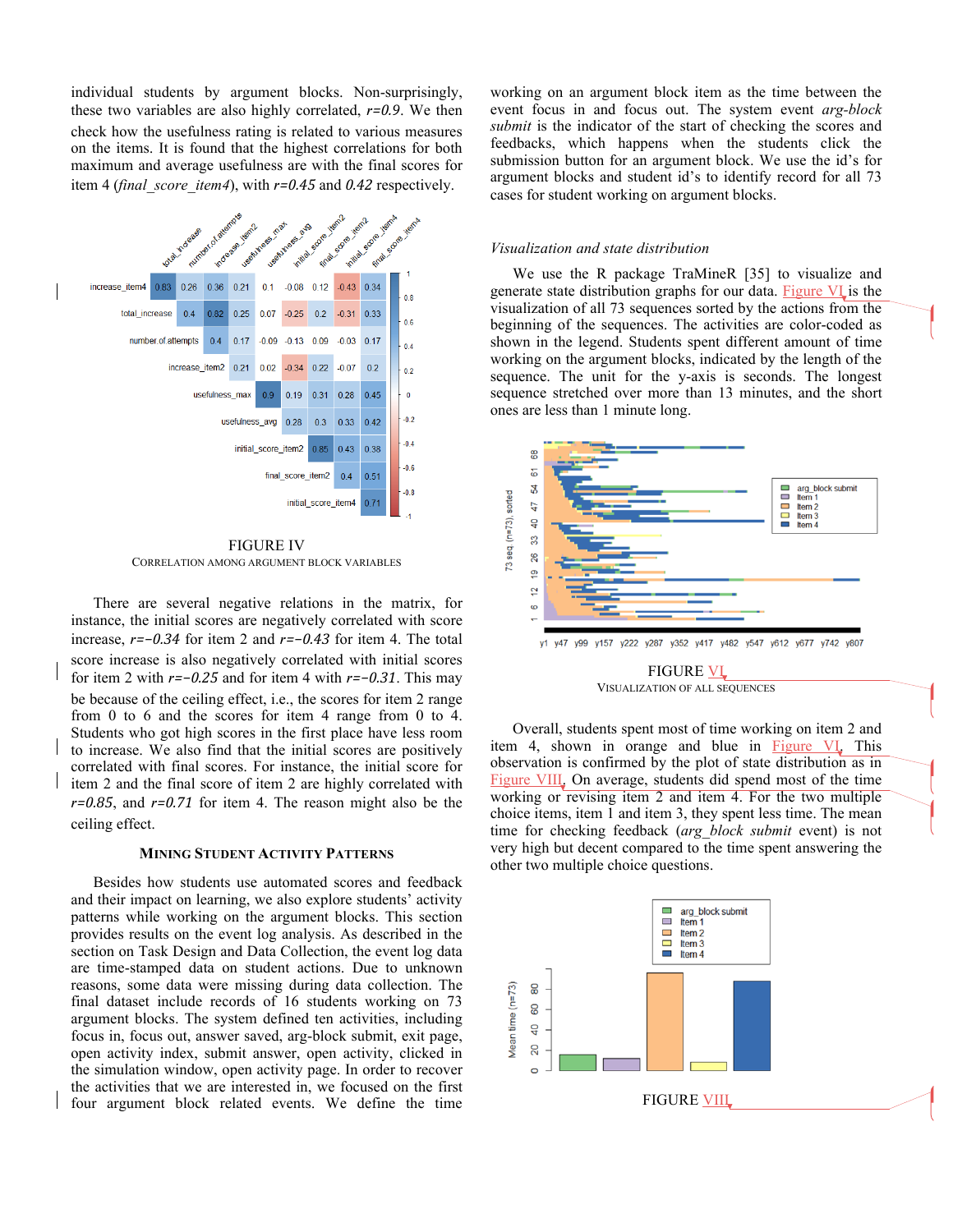# *Clustering*

To further explore patterns in students' activities, we conduct cluster analysis on the action sequences. The first step for clustering analysis is to define the similarity/dissimilarity among sequences. As suggested by researchers [36], editing distance can be an effective and flexible way to compare action sequences. Editing distance is defined as the minimal cost of transforming one sequence to another. We adopt one of the editing distances, optimal matching (OM) [35], which allows for both substitution of an element, and the insertion or deletion of an element. Using this method, the program calculates the minimal cost to transform one sequence to another using the above three actions. In TranMineR, this process is completed through dynamic programming.

Two parameters, i.e., a substitution cost matrix and the insertion/deletion costs need to be determined and feed into the program. For clustering, we are less interested in the relative length of the sequence, but more interested in the transitions among different activities, such as working on different items, checking feedback, and making revisions. We define the substitution cost as 2 for all pairs and insertion/deletion cost to be half of the substitution cost. We further normalize the measure by dividing the longer of the two sequences to diminish the impact of sequence length. The reason for not choosing other distance measures, such as Hamming distance or dynamic Hamming, is that OM is the only method that allows us to define the cost for substitution and insertion/deletion and at the same time it works for sequences of different lengths.

We choose hierarchical agglomerative clustering (using *agnes* in the R package *cluster*) [37], because it does not require pre-defined number of clusters and can be cut at different levels to form different number of clusters. For our exploratory study, these features make it the preferred approach. The dendrogram of the clustering using ward method is shown in  $Figure X$ . We tentatively cut it into different clusters. While balancing the size of each cluster and the potential to find meaningful patterns, we cut the dataset into three clusters. Visualizations (as shown in Figure XII.) of these three chapters show some patterns in different clusters. Cluster 1 contains students who only revised item 4 if they made any revisions. Cluster 3 contains mostly students who revised item 2 and in a lot of cases both item 2 and 4. Cluster 2 includes a mix of students who switch back and forth between items, even before submitting their answers.



DENDROGRAM FOR CLUSTERING



VISUALIZATION OF SEQUENCES FOR 3 CLUSTERS

#### **DISCUSSIONS AND FUTURE WORK**

In this paper, we summarize our findings in a pilot study on the application of automated scoring and feedback in earth science learning with a focus on the building of scientific argumentation based on evidence. We found that in most cases, students reported positively about the available instant score and feedback. Generally speaking, students were willing to try this new feature and make effort to improve their answers. Consequently, there are observed final score increases on the two constructed response questions under study. The increase on the scores did vary across different students. And the final score on the uncertainty rationale question is most related to students' rating of the usefulness of the automated scores and feedback. By analyzing the time stamped event log, we recovered and visualized students' activities. As expected, students spent most of their time on the two constructed response question. They also spent a decent amount of time checking the score and feedback, and making revisions. Clustering analysis generated three clusters that represent different student activity patterns.

This study also has some limitations. First of all, as part of the pilot study, the sample size is small. With available bigger samples in the next several years, the analysis and findings can be more interesting and provide more information on the impact of automated scoring and feedback on student learning process. Second, log data includes only information recorded by the server. Observations on log data are rather speculative. Future studies can include analysis on designed surveys for students and teachers to collect their feedback and experience with the automated scoring and feedback system. Last, the current design of the online module and the argument block system does not allow us to collect time-stamped data on the details of reading feedback. We had to recover that information from the time-stamps of other events, which may lead to inaccurate measures, mostly underestimation. In the future design, the system can be improved to allow recording at the item level to provide more detailed information.

Despite the above mentioned limitations, this paper showcases the application of log data analysis and machine learning techniques in understanding the impact of automated scoring and feedback on learning. The availability of complex data format and sources calls for analysis methods and **Deleted:** Figure VIII

**Deleted:** VIII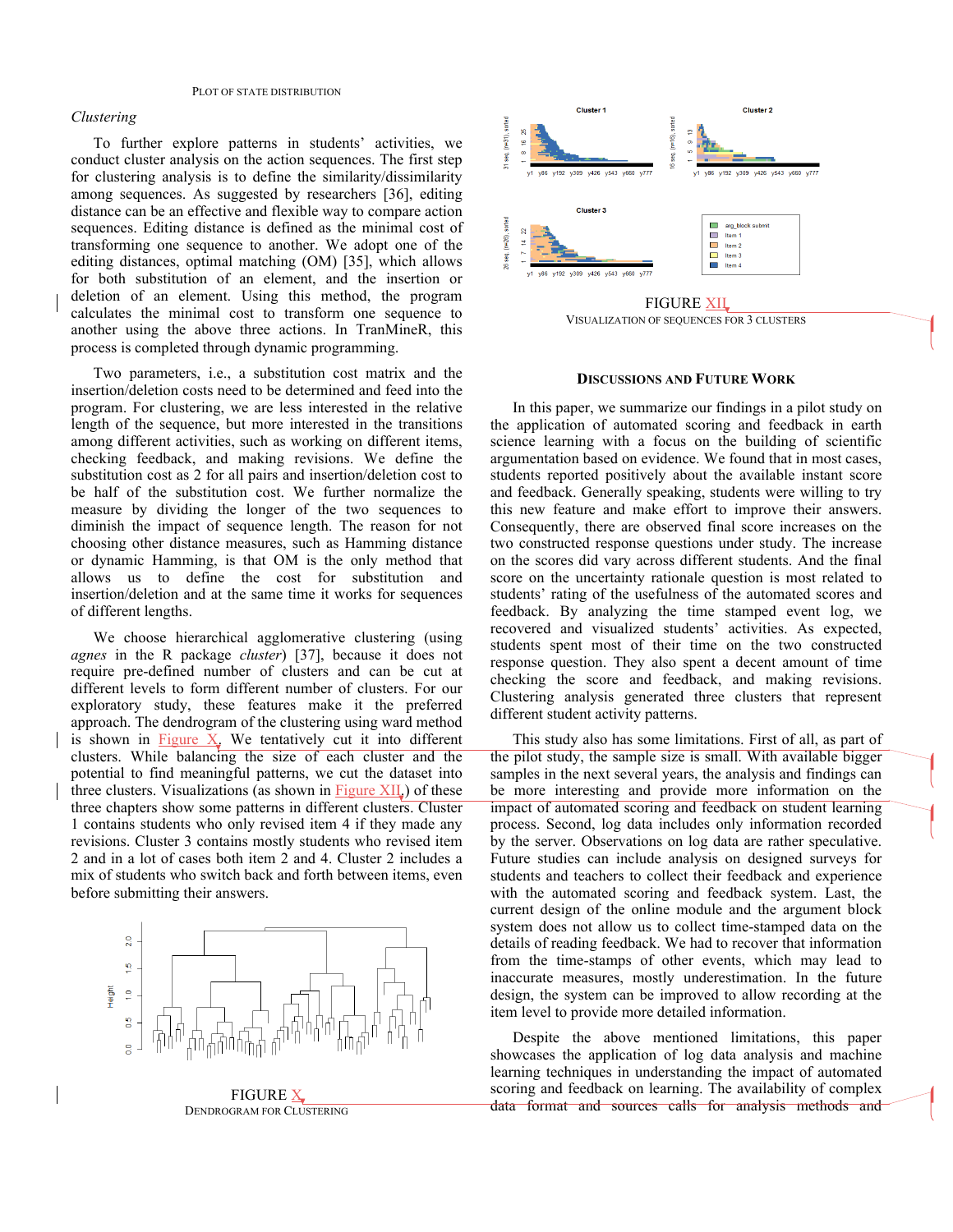techniques beyond traditional psychometrics [38]. In recent years, researchers made an effort to explore new ways to analyze such data, e.g., [39]–[41]. We hope this study shed some light on this newly emerged and fast growing direction.

#### **ACKNOWLEDGMENT**

The work in this paper is funded through the NSF project (#1418019).

#### **REFERENCES**

[1] S. Lane, "Validity of High-Stakes Assessment: Are Students Engaged in Complex Thinking?," *Educ. Meas. Issues Pract.*, vol. 23, no. 3, pp. 6–14, Oct. 2005.

[2] H.-S. Lee, O. L. Liu, and M. C. Linn, "Validating Measurement of Knowledge Integration in Science Using Multiple-Choice and Explanation Items," *Appl. Meas. Educ.*, vol. 24, no. 2, pp. 115–136, Mar. 2011.

[3] L. A. Shepard, "Commentary: Evaluating the Validity of Formative and Interim Assessment," *Educ. Meas. Issues Pract.*, vol. 28, no. 3, pp. 32–37, Sep. 2009.

[4] H. Wainer and D. Thissen, "Combining Multiple-Choice and Constructed-Response Test Scores: Toward a Marxist Theory of Test Construction," *Appl. Meas. Educ.*, vol. 6, no. 2, pp. 103–118, Apr. 1993.

[5] C. Leacock and M. Chodorow, "Automated grammatical error detection," in *Automated essay scoring: A cross-disciplinary perspective*, M. D. Shermis and J. Burstein, Eds. Mahwah, NJ: Lawrence Erlbaum Associates, Inc., 2003, pp. 186–199.

[6] O. L. Liu, C. Brew, J. Blackmore, L. Gerard, and J. Madhok, "Automated scoring for inquiry science assessment: An application of c-rater," in *2013 Annual Conference of the National Council on Measurement in Education*, 2013.

[7] NGSS Lead States, *Next generation science standards: For states, by states*. Washington, DC: The National Academies Press, 2013.

[8] S. Toulmin, *The uses of argument*. New York: Cambridge University Press, 1958.

[9] C. V. Aufschnaiter, S. Erduran, J. Osborne, and S. Simon, "Arguing to learn and learning to argue: Case studies of how students' argumentation relates to their scientific knowledge," *J. Res. Sci. Teach.*, vol. 45, pp. 101– 131, 2008.

[10] R. A. Jimenez-Aleixandre, M. P., Rodriguez, A. B., & Duschl, "Doing the lesson' or 'doing science": Argument in high school genetics," *Sci. Educ.*, vol. 84, pp. 757–792, 1999.

[11] W. A. Sandoval, "Conceptual and epistemic aspects of students' scientific explanations," *J. Learn. Sci.*, vol. 12, no. 1, pp. 5–51, 2003.

[12] R. A. Duschl and J. Osborne, "Supporting and promoting argumentation discourse in science education," *Stud. Sci. Educ.*, vol. 38, pp. 39–72, 2002.

[13] C. Chin and J. Osborne, "Students' questions and discursive interaction: Their impact on argumentation during collaborative group discussions in science," *J. Res. Sci. Teach.*, vol. 47, no. 7, pp. 883–908, 2010.

[14] D. Kuhn and W. Udell, "The development of argument skills," *Child Dev.*, vol. 74, no. 5, pp. 1245–1260, 2003.

[15] A. Bricker and P. Bell, "Conceptualizations of argumentation from science studies and the learning sciences and their Implications for the practices fo science education," *Sci. Educ.*, vol. 92, pp. 473–493, 2008.

[16] K. E. Metz, "Children's understanding of scientific inquiry: Their conceptualization of uncertainty in investigations of their own design," *Cogn. Instr.*, vol. 22, pp. 219–290, 2004.

[17] H.-S. Lee, O. L. Liu, A. Pallant, K. C. Roohr, S. Pryputniewicz, and Z. E. Buck, "Assessment of uncertainty-infused scientific argumentation," *J. Res. Sci. Teach.*, vol. 51, no. 5, pp. 581–605, May 2014.

[18] M. D. Shermis and J. C. Burstein, *Automated essay scoring: A crossdisciplinary perspective*. Hillsdale, NJ: Lawrence Erlbaum Associates, 2003.

[19] T. Risse, "Testing and assessing mathematical skills by a script based system," in *the 10th International Conference on Interactive Computer Aided Learning*, 2007.

[20] D. Higgins, K. Zechner, X. Xi, and D. Williamson, "A three-stage approach to the automated scoring of spontaneous spoken responses," *Comput. Speech Lang.*, vol. 25, pp. 282–306, 2011.

[21] O. L. Liu, C. Brew, J. Blackmore, L. Gerard, J. Madhok, and M. C. Linn, "Automated Scoring of Constructed-Response Science Items: Prospects and Obstacles," *Educ. Meas. Issues Pract.*, vol. 33, no. 2, pp. 19–28, Jun. 2014.

[22] C. Leacock and M. Chodorow, "C-rater: Automated Scoring of Short-Answer Questions," *Comput. Hum.*, vol. 37, no. 4, pp. 389–405.

[23] T. Mitchell, T. Russell, P. Broomhead, and N. Aldridge, "Towards robust computerised marking of free-text responses," in *the Proceedings of the 6th CAA International Computer Assisted Assessment Conference*, 2002.

[24] A. C. Graesser, "Learning, thinking, and emoting with discourse technologies," *Am. Psychol.*, vol. 66, no. 8, pp. 746–757, 2011.

[25] D. M. Williamson, X. Xi, and F. J. Breyer, "A Framework for Evaluation and Use of Automated Scoring," *Educ. Meas. Issues Pract.*, vol. 31, no. 1, pp. 2–13, Mar. 2012.

[26] P. Black, C. Harrison, C. Lee, B. Marshall, and D. Wiliam, *Assessment for learning: Putting it into practice*. Berkshire, England: McGraw-Hill Education, 2003.

[27] S. Clarke, *Enriching feedback in the primary classroom*. London, England: Hodder and Stoughton, 2003.

[28] J. Hattie, *Visible learning: A synthesis of over 800 meta-analyses relating to achievement*. New York, NY: Routledge, 2009.

[29] R. Azevedo and R. M. Brenard, "A meta-analysis of the effects of feedback in computer-based instruction," *J. Educ. Comput. Res.*, vol. 13, pp. 11–127, 1995.

[30] V. J. Shute, "Focus on formative feedback," *Rev. Educ. Res.*, vol. 78, pp. 153–189, 2008.

[31] D. Anderson, R. A. Magill, and H. Sekiya, "Motor learning as a function of KR schedule and characteristics of task intrinsic feedback," *J. Mot. Behav.*, vol. 33, pp. 59–66, 2001.

[32] R. E. Dihoff, G. M. Brosvic, and M. L. Epstein, "The role of feedback during academic testing: The delay retention effect revisited," *Psychol. Rec.*, vol. 53, pp. 533–548, 2003.

[33] A. C. Graesser, S. Lu, G. T. Jackson, H. H. Mitchell, M. Ventura, A. Onley, and M. M. Louwerse, "AutoTutor: A tutor with dialogue in natural language," *Behav. Res. Methods, Instruments, Comput.*, vol. 36, no. 2, pp. 180–92, 2004.

[34] J. Z. Sukkarieh and J. Blackmore, "c-Rater: Automatic content scoring for short constructed responses," in *Proceedings of the Twenty-Second International Florida Artificial Intelligence Research Society Conference*, H. C. Lane and H. W. Guesgen, Eds. Menlo Park, CA: AAAI Press, 2009, pp. 290– 295.

[35] M. Gabadinho, A., Ritschard, G., Müller, N. S., Studer, "Analyzing and Visualizing State Sequences in R with TraMineR," *J. Stat. Softw.*, vol. 40, no. 4, pp. 1–37, 2011.

[36] J. Hao, Z. Shu, and A. von Davier, "Analyzing Process Data from Game/Scenario-Based Tasks: An Edit Distance Approach," *JEDM - Journal of Educational Data Mining*, vol. 7, no. 1. pp. 33–50, 29-Jan-2015.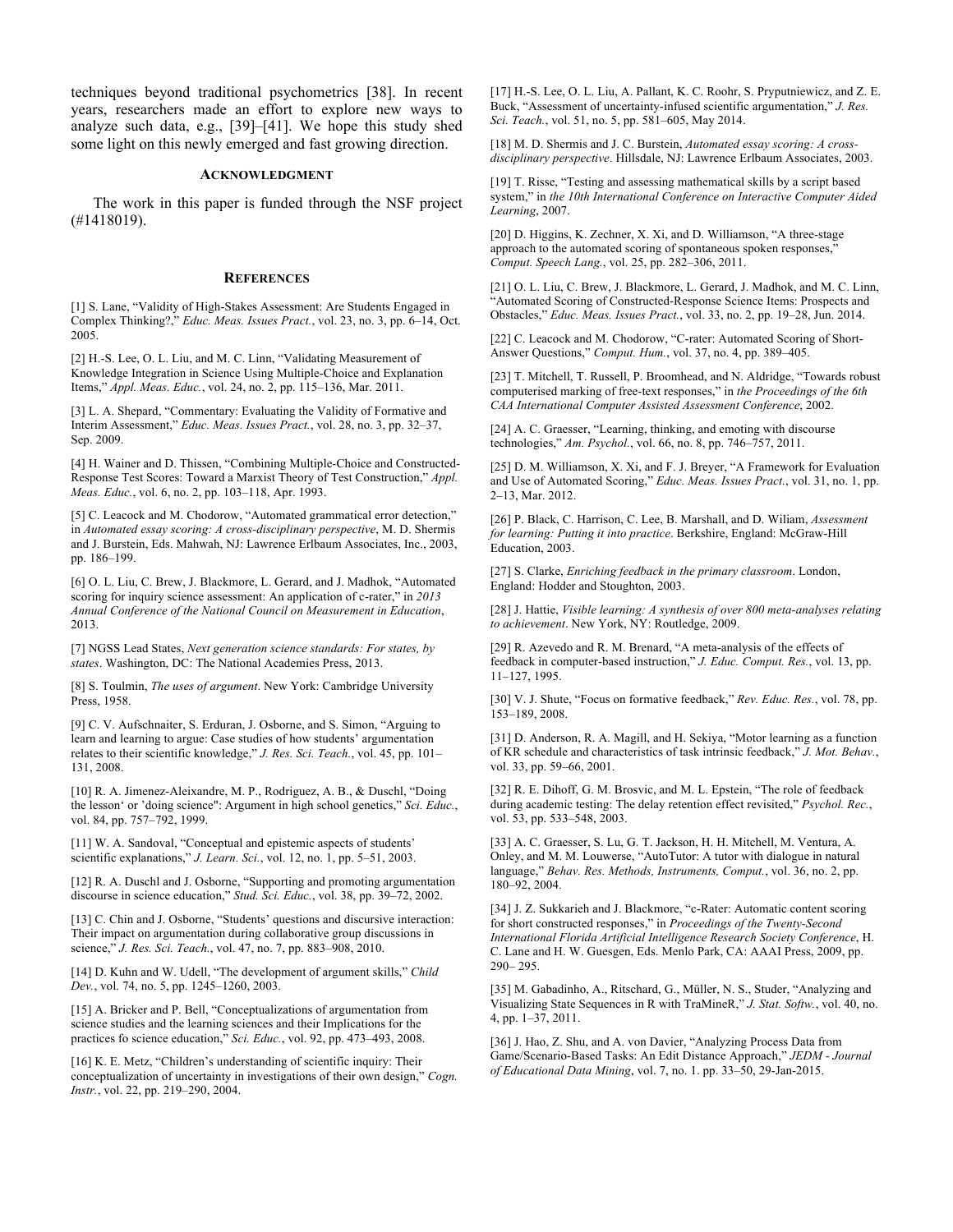[37] M. Maechler, P. Rousseeuw, A. Struyf, M. Hubert, and K. Hornik, "cluster: Cluster Analysis Basics and Extensions. R package version 2.0.3." 2015.

[38] A. A. von Davier, "Virtual & collaborative assessments: Examples, implications, and challenges for educational measurement," in *Invited Talk at the Workshop on Machine Learning for Education, International Conference of Machine Learning 2015*, 2015.

[39] A. A. von Davier and P. F. Halpin, "Collaborative Problem Solving and the Assessment of Cognitive Skills : Psychometric Considerations," no. December. Educational Testing Service (EST) Research Report Series, Princeton, NJ, 2013.

[40] D. Kerr and G. K. Chung, "Identifying Key Features of Student Performance in Educational Video Games and Simulations through Cluster Analysis," *J. Educ. Data Min.*, vol. 4, no. 1, pp. 144–182, 2012.

[41] Y. Bergner, Z. Shu, and A. Davier, "Visualization and Confirmatory Clustering of Sequence Data from a Simulation-Based Assessment Task," in *Educational Data Mining 2014*, 2014, pp. 177–184.